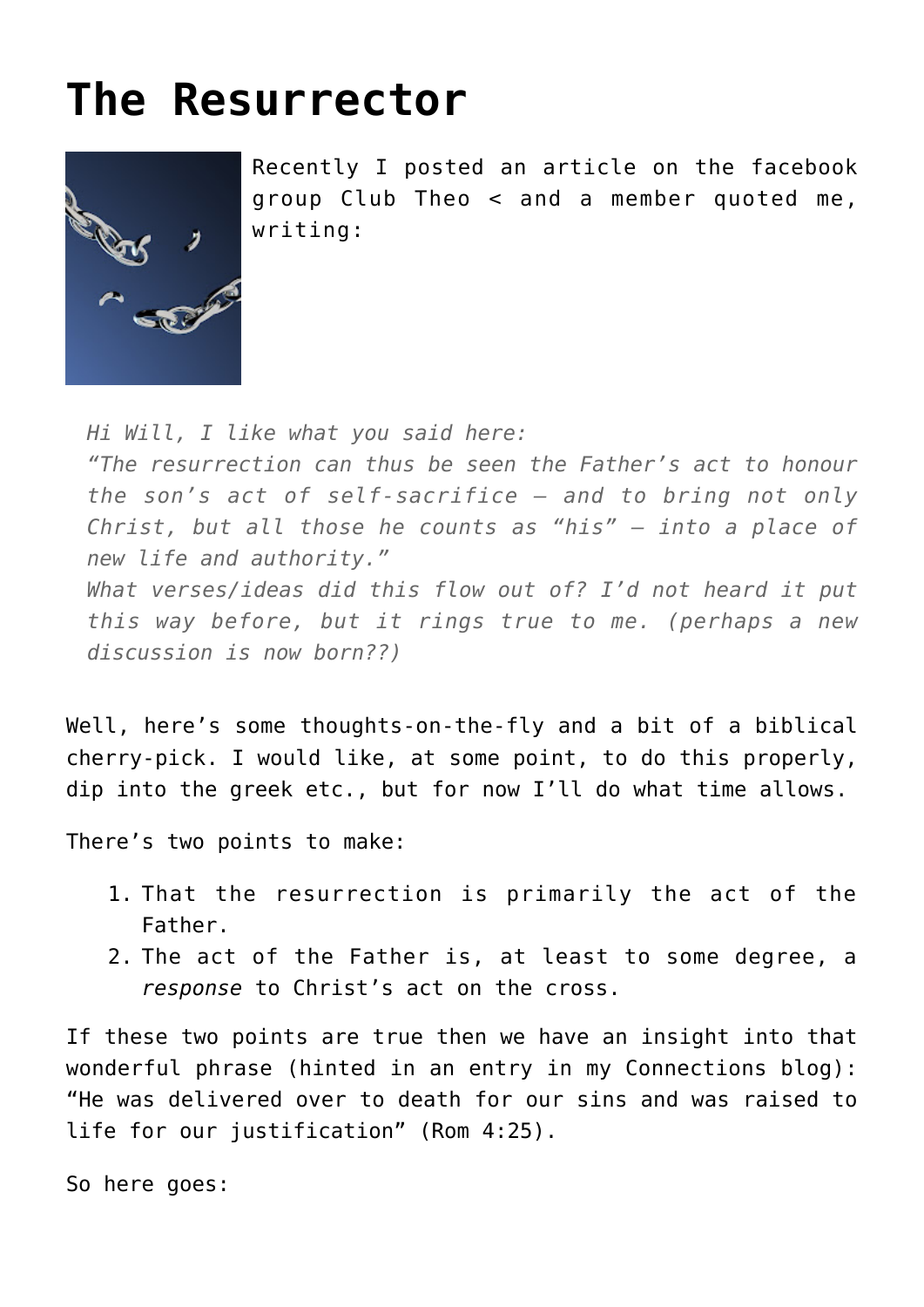There are lots and lots of places where Jesus foretells the resurrection in the passive – e.g. "…until the Son of Man is raised" (Mt 17:9). See also Mt 16:21; 17:23; 20:19; 26:32; Mk 14:28; Lk 9:22. And also after the resurrection the simple descriptions are also in the passive – "He has been raised from the dead" (Mt 28:7). See also Mk 16:6; Lk 24:6; Jn 2:22; Jn 21:14. The implication is that the Father, or at least "God" is the active participant in the resurrection.

In Acts we have many similar simple descriptions – but we also start seeing some *reason* being ascribed. Consider:

*Acts 2:23-24 – This man was handed over to you by God's set purpose and foreknowledge; and you, with the help of wicked men, put him to death by nailing him to the cross. But God raised him from the dead, freeing him because it was impossible for death to keep its hold on him."*

Although the reason for the "impossibility" for the hold of death is not given, there is at least a sense that God's action to raise Christ was a right thing to do, not an arbitrary thing to do. [For further consideration: implications of the quote from Psalm 16 in Acts 2:25-28, it is quoted again in Acts 13:34-35 where the "reason" for the resurrection is related to a fulfillment of covenantal promise]

The Pauline epistles, especially Romans, also use the passive "raised" and Paul is quick to apply the resurrection to us as *part* of the justification process:

*Romans 6:4 – "We were therefore buried with him through baptism into death in order that, just as Christ was raised from the dead through the glory of the Father, we too may live a new life."*

Romans 8 is probably my favourite chapter in Scripture and contains the wonderfully trinitarian reference to "the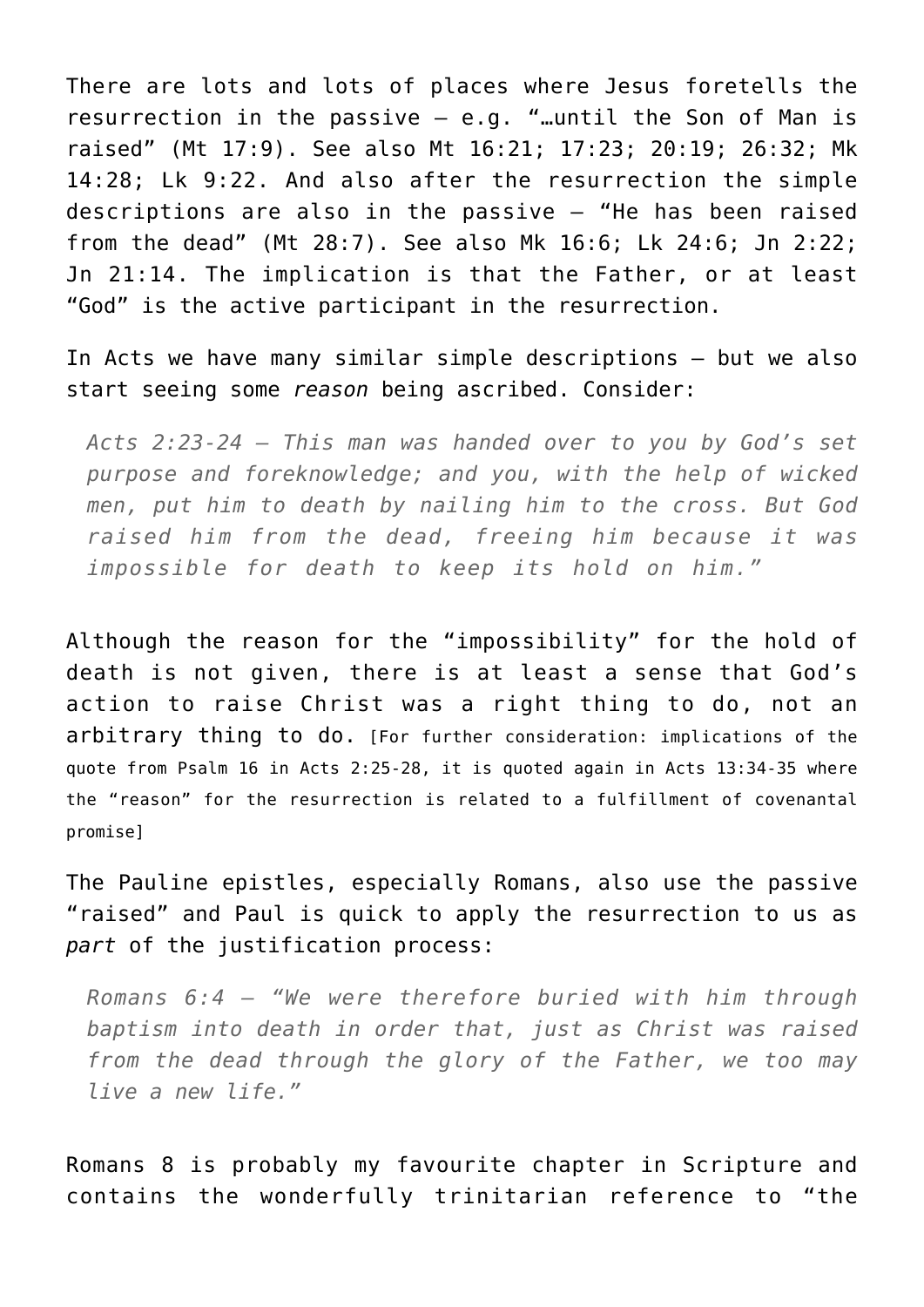Spirit", "the Spirit of God" "the Spirit of Christ" and "the Spirit of him who raised Jesus from the dead" (Rom 8:9-11). Galatians 1:1 specifies, explicitly, that it is the Father who is the "raiser."

In the letter to the Hebrews we, once again, see some reason/cause or purpose to the Father's actions:

*Hebrews 2:9 – "But we see Jesus, who was made a little lower than the angels, now crowned with glory and honour because he suffered death, so that by the grace of God he might taste death for everyone."*

In the end (and I've probably missed a whole heap of passages – so feel free to point them out to me), I think this famous passage sums it up:

*Philippians 2:8-9 – "… he humbled himself and became obedient to death – even death on a cross! Therefore God exalted him to the highest place and gave him the name that is above every name…"*

In this well-known "hymn" the cross and it's death is an act of the Son's self-sacrifice and obedience – and the resurrection is an act of God – who "exalted" him and a response "therefore." [For further consideration – exact nature of the "therefore" in the greek.]

Perhaps I can conclude with something of a blessing:

*Heb 13:20-21 – May the God of peace, who through the blood of the eternal covenant brought back from the dead our Lord Jesus, that great Shepherd of the sheep, equip you with everything good for doing his will, and may he work in us what is pleaseing to him, through Jesus Christ, to whom be glory for ever and ever. Amen*